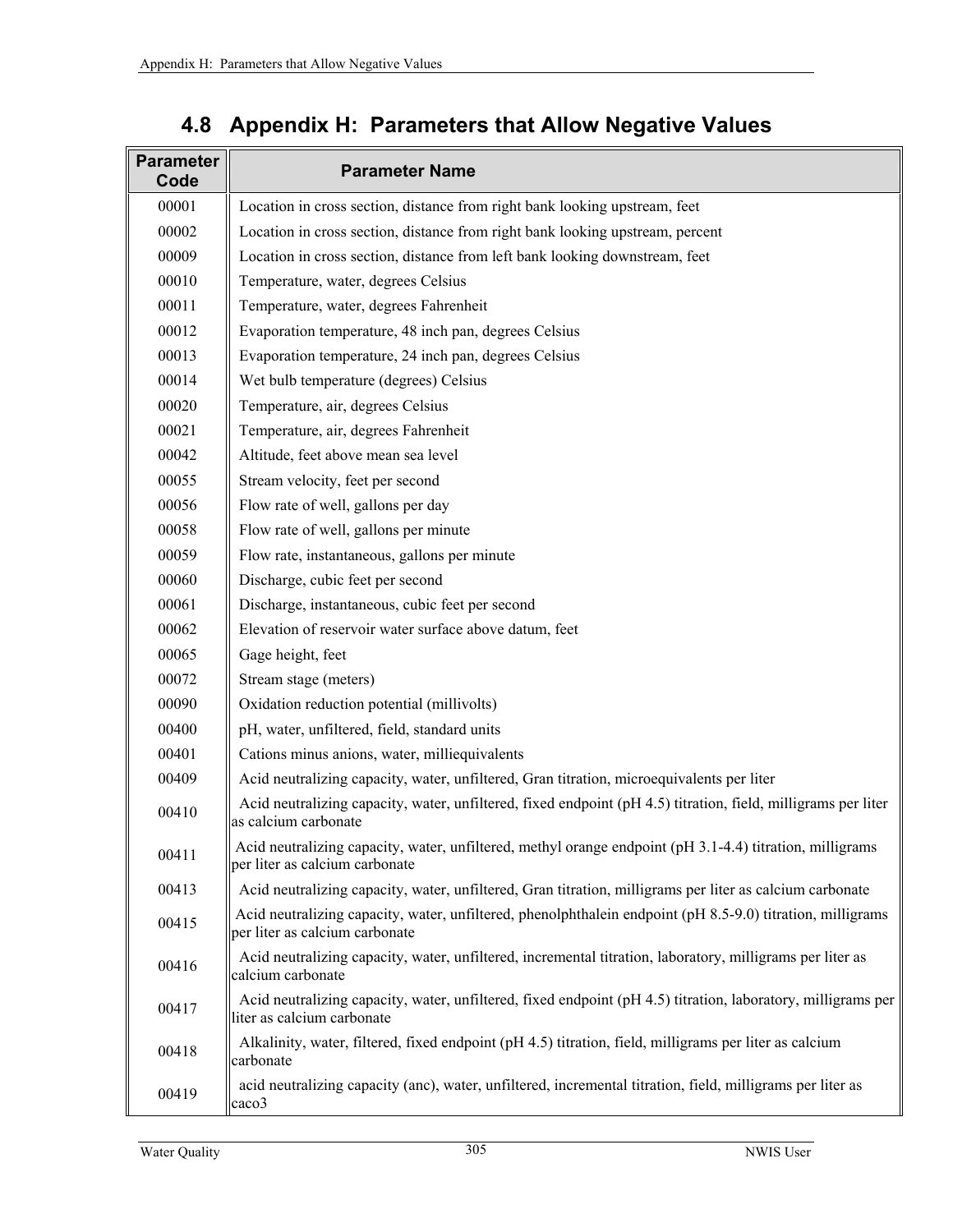| <b>Parameter</b><br>Code | <b>Parameter Name</b>                                                                                                 |
|--------------------------|-----------------------------------------------------------------------------------------------------------------------|
| 00420                    | Hydroxide, water, unfiltered, milligrams per liter                                                                    |
| 00421                    | Alkalinity, water, filtered, fixed endpoint (pH 4.5) titration, laboratory, milligrams per liter calcium<br>carbonate |
| 00425                    | Bicarbonate, water, unfiltered, milligrams per liter as calcium carbonate                                             |
| 00430                    | Carbonate, water, unfiltered, milligrams per liter as calcium carbonate                                               |
| 00431                    | Acid neutralizing capacity, water, unfiltered, milligrams per liter as calcium carbonate                              |
| 01501                    | Alpha radioactivity, water, unfiltered, picocuries per liter                                                          |
| 01502                    | Alpha radioactivity counting error, water, unfiltered, picocuries per liter                                           |
| 01503                    | Alpha radioactivity, water, filtered, picocuries per liter                                                            |
| 01504                    | Alpha radioactivity counting error, water, filtered, picocuries per liter                                             |
| 01505                    | Alpha radioactivity, suspended sediment, picocuries per liter                                                         |
| 01506                    | Alpha radioactivity counting error, suspended sediment, picocuries per liter                                          |
| 03501                    | Beta radioactivity, water, unfiltered, picocuries per liter                                                           |
| 03502                    | Beta radioactivity counting error, water, unfiltered, picocuries per liter                                            |
| 03503                    | Beta radioactivity, water, filtered, picocuries per liter                                                             |
| 03504                    | Beta radioactivity counting error, water, filtered, picocuries per liter                                              |
| 03505                    | Beta radioactivity, suspended sediment, picocuries per liter                                                          |
| 03506                    | Beta radioactivity counting error, suspended sediment, picocuries per liter                                           |
| 03515                    | Gross beta radioactivity, water, filtered, Cs-137 curve, picocuries per liter                                         |
| 03519                    | Gross beta radioactivity, water, unfiltered, Cs-137 curve, picocuries per liter                                       |
| 03521                    | Carbon-13/Carbon-12 ratio in organic fraction, soil or rock, per mil                                                  |
| 03522                    | Sulfur-34/Sulfur-32 ratio in sulfide, water, filtered, per mil                                                        |
| 03523                    | Sulfur-34/Sulfur-32 ratio in sulfide, bed sediment, per mil                                                           |
| 03526                    | Gross beta radioactivity counting error, water, filtered, Cs-137 curve, picocuries per liter                          |
| 03527                    | Gross beta radioactivity counting error, suspended sediment, Cs-137 curve, picocuries per liter                       |
| 03528                    | Gross beta radioactivity counting error, water, filtered, Sr-90/Y-90 curve, picocuries per liter                      |
| 03529                    | Gross beta radioactivity counting error, suspended sediment, Sr-90/Y-90 curve, picocuries per liter                   |
| 04113                    | Uranium-238 2-sigma combined uncertainty, suspended sediment, dry weight, picocuries per gram                         |
| 04126                    | Alpha radioactivity, water, filtered, Th-230 curve, picocuries per liter                                              |
| 05504                    | Gross gamma radioactivity scan counting error, water, filtered, picocuries per liter                                  |
| 05516                    | Gross gamma radioactivity scan counting error, suspended sediment, picocuries per liter                               |
| 07000                    | Tritium, water, unfiltered, picocuries per liter                                                                      |
| 07001                    | Tritium counting error, water, unfiltered, picocuries per liter                                                       |
| 07005                    | Tritium, water, filtered, picocuries per liter                                                                        |
| 07010                    | Tritium, suspended sediment, picocuries per liter                                                                     |
| 07011                    | Tritium counting error, suspended sediment, picocuries per liter                                                      |
| 07050                    | Calcium-45, water, filtered, picocuries per liter                                                                     |
| 07051                    | Calcium-45 counting error, water, filtered, picocuries per liter                                                      |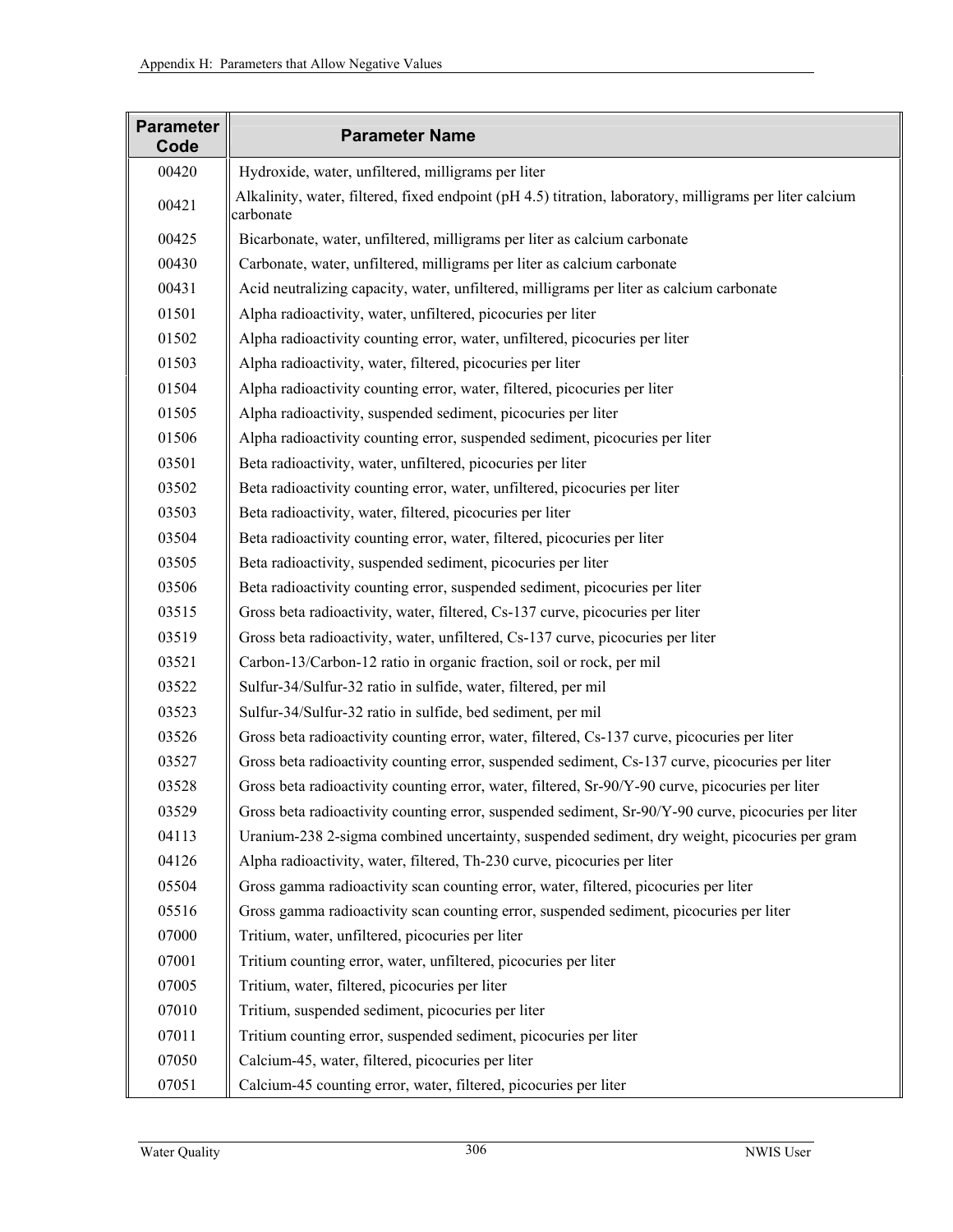| <b>Parameter</b><br>Code | <b>Parameter Name</b>                                                                    |
|--------------------------|------------------------------------------------------------------------------------------|
| 07052                    | Calcium-45, suspended sediment, picocuries per liter                                     |
| 07053                    | Calcium-45 counting error, suspended sediment, picocuries per liter                      |
| 07054                    | Calcium-45, water, unfiltered, picocuries per liter                                      |
| 07055                    | Calcium-45 counting error, water, unfiltered, picocuries per liter                       |
| 07060                    | Iron-59, water, filtered, picocuries per liter                                           |
| 07061                    | Iron-59 counting error, water, filtered, picocuries per liter                            |
| 07062                    | Iron-59, suspended sediment, picocuries per liter                                        |
| 07063                    | Iron-59 counting error, suspended sediment, picocuries per liter                         |
| 07064                    | Iron-59, water, unfiltered, picocuries per liter                                         |
| 07065                    | Iron-59 counting error, water, unfiltered, picocuries per liter                          |
| 07100                    | Selenium-75, water, filtered, picocuries per liter                                       |
| 07101                    | Selenium-75 counting error, water, filtered, picocuries per liter                        |
| 07102                    | Selenium-75, suspended sediment, picocuries per liter                                    |
| 07103                    | Selenium-75 counting error, sediment, suspended, picocuries per liter                    |
| 07104                    | Selenium-75, water, unfiltered, picocuries per liter                                     |
| 07105                    | Selenium-75 counting error, water, unfiltered, picocuries per liter                      |
| 07120                    | Silver-110, water, filtered, picocuries per liter                                        |
| 07121                    | Silver-110 counting error, water, filtered, picocuries per liter                         |
| 07122                    | Silver-110, suspended sediment, picocuries per liter                                     |
| 07123                    | Silver-110 counting error, suspended sediment, picocuries per liter                      |
| 07124                    | Silver-110, water, unfiltered, picocuries per liter                                      |
| 07125                    | Silver-110 counting error, water, unfiltered, picocuries per liter                       |
| 07140                    | Sulfur-35, water, filtered, picocuries per liter                                         |
| 07141                    | Sulfur-35 counting error, water, filtered, picocuries per liter                          |
| 07142                    | Sulfur-35, suspended sediment, picocuries per liter                                      |
| 07143                    | Sulfur-35 counting error, suspended sediment, picocuries per liter                       |
| 07144                    | Sulfur-35, water, unfiltered, picocuries per liter                                       |
| 07145                    | Sulfur-35 counting error, water, unfiltered, picocuries per liter                        |
| 09501                    | Radium-226, water, unfiltered, picocuries per liter                                      |
| 09503                    | Radium-226, water, filtered, picocuries per liter                                        |
| 09504                    | Radium-226 counting error, water, filtered, picocuries per liter                         |
| 09505                    | Radium-226, suspended sediment, picocuries per liter                                     |
| 09506                    | Radium-226 counting error, suspended sediment, picocuries per liter                      |
| 09510                    | Alpha-emitting isotopes of radium, water, filtered, planchet count, picocuries per liter |
| 09511                    | Radium-226, water, filtered, radon method, picocuries per liter                          |
| 11501                    | Radium-228, water, unfiltered, picocuries per liter                                      |
| 11502                    | Radium-228 counting error, water, unfiltered, picocuries per liter                       |
| 13501                    | Strontium-90, water, unfiltered, picocuries per liter                                    |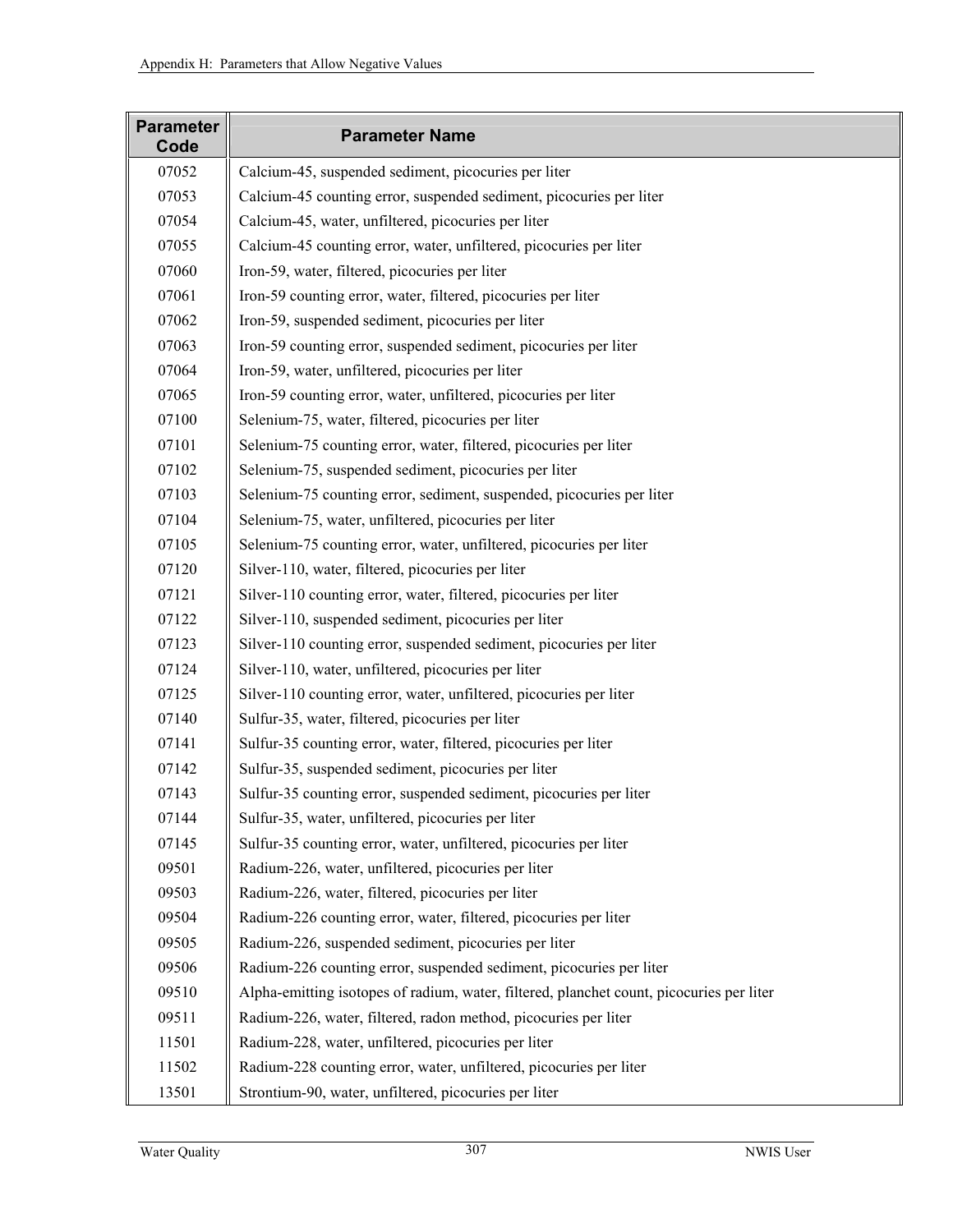| <b>Parameter</b><br>Code | <b>Parameter Name</b>                                                 |
|--------------------------|-----------------------------------------------------------------------|
| 13502                    | Strontium-90 counting error, water, unfiltered, picocuries per liter  |
| 13503                    | Strontium-90, water, filtered, picocuries per liter                   |
| 13504                    | Strontium-90 counting error, water, filtered, picocuries per liter    |
| 13505                    | Strontium-90, suspended sediment, picocuries per liter                |
| 13506                    | Strontium-90 counting error, suspended sediment, picocuries per liter |
| 13507                    | Strontium-90 counting error, water, filtered, picocuries per liter    |
| 15501                    | Strontium-89, water, unfiltered, picocuries per liter                 |
| 15502                    | Strontium-89 counting error, water, unfiltered, picocuries per liter  |
| 15503                    | Strontium-89 counting error, water, filtered, picocuries per liter    |
| 15504                    | Strontium-89, water, filtered, picocuries per liter                   |
| 17501                    | Lead-210, water, unfiltered, picocuries per liter                     |
| 17502                    | Lead-210 counting error, water, unfiltered, picocuries per liter      |
| 17503                    | Lead-210, water, filtered, picocuries per liter                       |
| 17504                    | Lead-210 counting error, water, filtered, picocuries per liter        |
| 17505                    | Lead-210, suspended sediment, picocuries per liter                    |
| 17506                    | Lead-210 counting error, suspended sediment, picocuries per liter     |
| 17517                    | Lead-212, water, unfiltered, picocuries per liter                     |
| 17518                    | Lead-212 counting error, water, unfiltered, picocuries per liter      |
| 17519                    | Lead-214, water, unfiltered, picocuries per liter                     |
| 17520                    | Lead-214 counting error, water, unfiltered, picocuries per liter      |
| 18501                    | Iodine-129, water, unfiltered, picocuries per liter                   |
| 18502                    | Iodine-129 counting error, water, unfiltered, picocuries per liter    |
| 19503                    | Polonium-210, water, filtered, picocuries per liter                   |
| 19504                    | Polonium-210 counting error, water, filtered, picocuries per liter    |
| 19505                    | Polonium-210, suspended sediment, picocuries per liter                |
| 19506                    | Polonium-210 counting error, suspended sediment, picocuries per liter |
| 22001                    | Plutonium-238, water, filtered, picocuries per liter                  |
| 22002                    | Plutonium-238 counting error, water, filtered, picocuries per liter   |
| 22010                    | Plutonium-239, water, filtered, picocuries per liter                  |
| 22011                    | Plutonium-239 counting error, water, filtered, picocuries per liter   |
| 22012                    | Plutonium-238, water, unfiltered, picocuries per liter                |
| 22013                    | Plutonium-238 counting error, water, unfiltered, picocuries per liter |
| 22014                    | Plutonium-239, water, unfiltered, picocuries per liter                |
| 22015                    | Plutonium-239 counting error, water, unfiltered, picocuries per liter |
| 22383                    | Bismuth-214, water, unfiltered, picocuries per liter                  |
| 22384                    | Bismuth-214 counting error, water, unfiltered, picocuries per liter   |
| 22450                    | Americium-241, bed sediment, dry weight, picocuries per gram          |
| 22501                    | Thorium-232, water, unfiltered, picocuries per liter                  |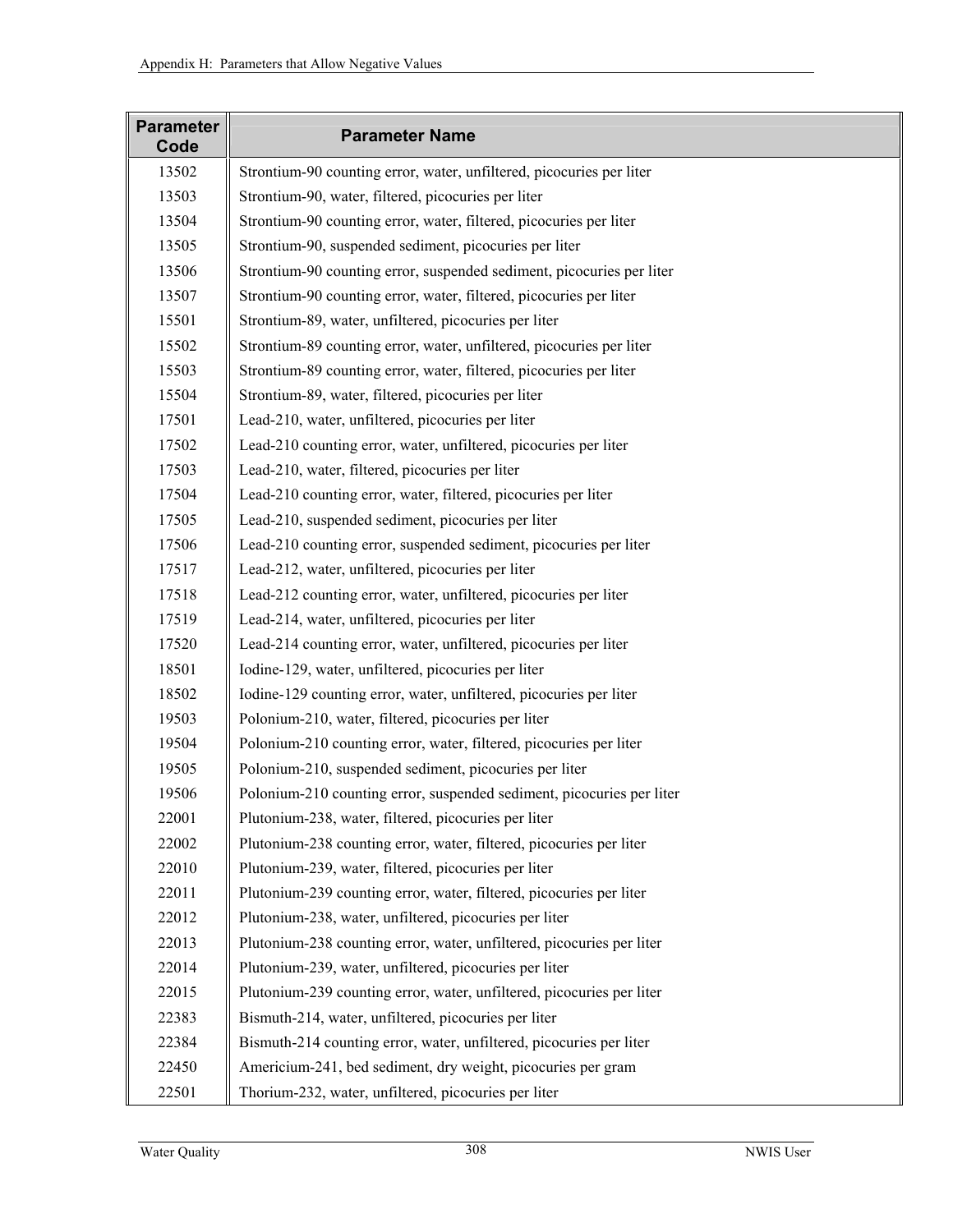| <b>Parameter</b><br>Code | <b>Parameter Name</b>                                                  |
|--------------------------|------------------------------------------------------------------------|
| 22502                    | Thorium-232 counting error, water, unfiltered, picocuries per liter    |
| 22503                    | Thorium/uranium isotope ratio, water, unfiltered, number               |
| 22505                    | Thorium-228, water, unfiltered, picocuries per liter                   |
| 22601                    | Uranium-238, water, unfiltered, picocuries per liter                   |
| 22602                    | Uranium-238 counting error, water, unfiltered, picocuries per liter    |
| 22603                    | Uranium-238, water, filtered, picocuries per liter                     |
| 22604                    | Uranium-238 counting error, water, filtered, picocuries per liter      |
| 22606                    | Uranium-234, water, unfiltered, picocuries per liter                   |
| 22607                    | Uranium-234 counting error, water, unfiltered, picocuries per liter    |
| 22610                    | Uranium-234, water, filtered, picocuries per liter                     |
| 22611                    | Uranium-234 counting error, water, filtered, picocuries per liter      |
| 22620                    | Uranium-235, water, filtered, picocuries per liter                     |
| 22622                    | Uranium-235, water, unfiltered, picocuries per liter                   |
| 26501                    | Thorium-230, water, unfiltered, picocuries per liter                   |
| 26503                    | Thorium-230, water, filtered, picocuries per liter                     |
| 26504                    | Thorium-230 counting error, water, filtered, picocuries per liter      |
| 26505                    | Thorium-230, suspended sediment, picocuries per liter                  |
| 26506                    | Thorium-230 counting error, suspended sediment, picocuries per liter   |
| 27801                    | Niobium-95, water, unfiltered, picocuries per liter                    |
| 27802                    | Niobium-95 counting error, water, unfiltered, picocuries per liter     |
| 27901                    | Ruthenium-103, water, unfiltered, picocuries per liter                 |
| 27902                    | Ruthenium-103 counting error, water, unfiltered, picocuries per liter  |
| 28001                    | Ruthenium-106, water, unfiltered, picocuries per liter                 |
| 28002                    | Ruthenium-106 counting error, water, unfiltered, picocuries per liter  |
| 28005                    | Radiocesium, water, filtered, Cs-137 curve, picocuries per liter       |
| 28006                    | Radiocesium, suspended sediment, Cs-137 curve, picocuries per liter    |
| 28007                    | Radiocesium, water, unfiltered, Cs-137 curve, picocuries per liter     |
| 28008                    | Radioruthenium, water, filtered, Ru-106 curve, picocuries per liter    |
| 28009                    | Radioruthenium, suspended sediment, Ru-106 curve, picocuries per liter |
| 28010                    | Radioruthenium, water, unfiltered, Ru-106 curve, picocuries per liter  |
| 28012                    | Uranium (natural), water, unfiltered, picocuries per liter             |
| 28013                    | Uranium-234/uranium-238 ratio, water, filtered, number                 |
| 28301                    | Iodine-131, water, unfiltered, picocuries per liter                    |
| 28302                    | Iodine-131 counting error, water, unfiltered, picocuries per liter     |
| 28401                    | Cesium-137, water, unfiltered, picocuries per liter                    |
| 28402                    | Cesium-137 counting error, water, unfiltered, picocuries per liter     |
| 28403                    | Cesium-137, water, filtered, picocuries per liter                      |
| 28404                    | Cesium-137, suspended sediment, picocuries per liter                   |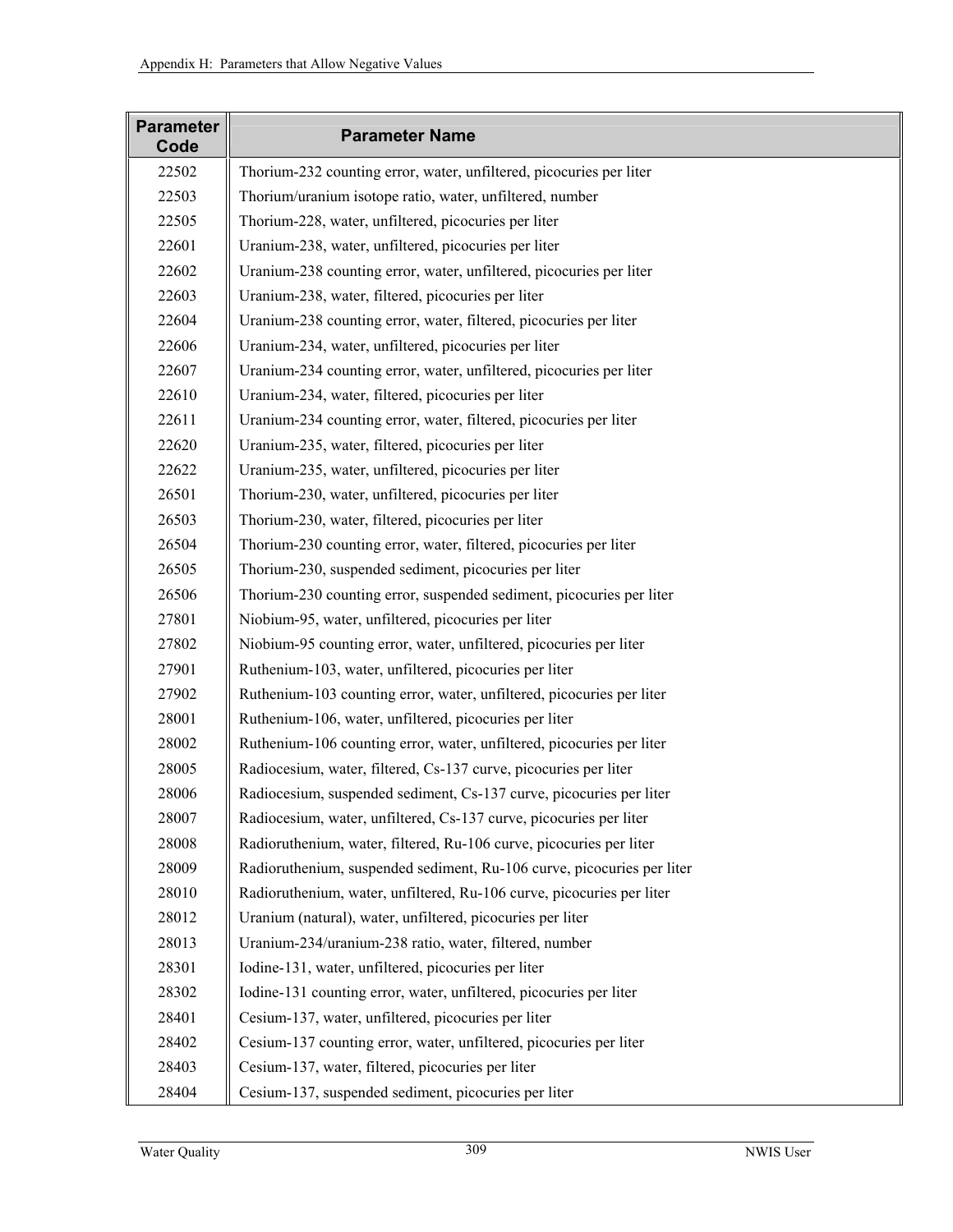| <b>Parameter</b><br>Code | <b>Parameter Name</b>                                                                                                    |
|--------------------------|--------------------------------------------------------------------------------------------------------------------------|
| 28405                    | Cesium-137 counting error, suspended sediment, picocuries per liter                                                      |
| 28406                    | Cesium-137 counting error, water, filtered, picocuries per liter                                                         |
| 28410                    | Cesium-134, water, filtered, picocuries per liter                                                                        |
| 28411                    | Cesium-134 counting error, water, filtered, picocuries per liter                                                         |
| 28412                    | Cesium-134, suspended sediment, picocuries per liter                                                                     |
| 28413                    | Cesium-134 counting error, suspended sediment, picocuries per liter                                                      |
| 28414                    | Cesium-134, water, unfiltered, picocuries per liter                                                                      |
| 28415                    | Cesium-134 counting error, water, unfiltered, picocuries per liter                                                       |
| 28601                    | Barium-140, water, unfiltered, picocuries per liter                                                                      |
| 28602                    | Barium-140 counting error, water, unfiltered, picocuries per liter                                                       |
| 28701                    | Lanthanum-140, water, unfiltered, picocuries per liter                                                                   |
| 28702                    | Lanthanum-140 counting error, water, unfiltered, picocuries per liter                                                    |
| 28801                    | Cerium-141, water, unfiltered, picocuries per liter                                                                      |
| 28802                    | Cerium-141 counting error, water, unfiltered, picocuries per liter                                                       |
| 28901                    | Cerium-144, water, unfiltered, picocuries per liter                                                                      |
| 28902                    | Cerium-144 counting error, water, unfiltered, picocuries per liter                                                       |
| 29301                    | Zinc-65, water, unfiltered, picocuries per liter                                                                         |
| 29302                    | Zinc-65 counting error, water, unfiltered, picocuries per liter                                                          |
| 29402                    | Chromium-51 counting error, water, unfiltered, picocuries per liter                                                      |
| 29501                    | Manganese-54, water, unfiltered, picocuries per liter                                                                    |
| 29502                    | Manganese-54 counting error, water, unfiltered, picocuries per liter                                                     |
| 29601                    | Cobalt-60, water, unfiltered, picocuries per liter                                                                       |
| 29602                    | Cobalt-60 counting error, water, unfiltered, picocuries per liter                                                        |
| 29631                    | Scandium-46, water, filtered, picocuries per liter                                                                       |
| 29632                    | Scandium-46 counting error, water, filtered, picocuries per liter                                                        |
| 29633                    | Scandium-46, suspended sediment, picocuries per liter                                                                    |
| 29634                    | Scandium-46 counting error, suspended sediment, picocuries per liter                                                     |
| 29635                    | Scandium-46, water, unfiltered, picocuries per liter                                                                     |
| 29636                    | Scandium-46 counting error, water, unfiltered, picocuries per liter                                                      |
| 29801                    | Alkalinity, water, filtered, fixed endpoint (pH 4.5) titration, laboratory, milligrams per liter as calcium<br>carbonate |
| 29802                    | Alkalinity, water, filtered, Gran titration, field, milligrams per liter as calcium carbonate                            |
| 29803                    | Alkalinity, water, filtered, Gran titration, laboratory, milligrams per liter as calcium carbonate                       |
| 29813                    | Acid neutralizing capacity, water, unfiltered, Gran titration, field, milligrams per liter as calcium<br>carbonate       |
| 29857                    | Actinium-228, water, unfiltered, picocuries per liter                                                                    |
| 29858                    | Actinium-228 counting error, water, unfiltered, picocuries per liter                                                     |
| 29859                    | Actinium-228, water, filtered, picocuries per liter                                                                      |
| 29860                    | Actinium-228 counting error, water, filtered, picocuries per liter                                                       |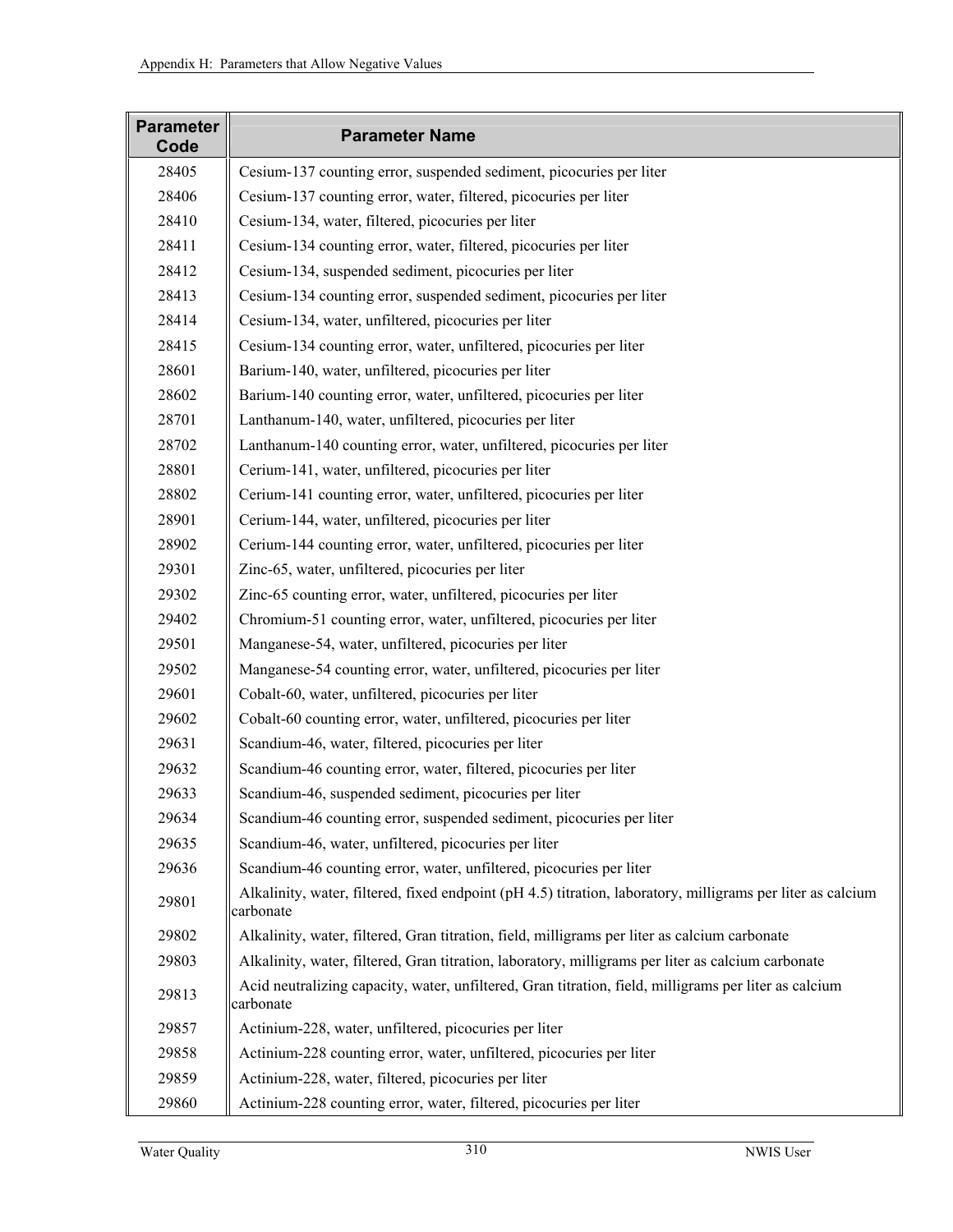| <b>Parameter</b><br>Code | <b>Parameter Name</b>                                                 |
|--------------------------|-----------------------------------------------------------------------|
| 29861                    | Silver-108, water, unfiltered, picocuries per liter                   |
| 29862                    | Silver-108 counting error, water, unfiltered, picocuries per liter    |
| 29863                    | Silver-108, water, filtered, picocuries per liter                     |
| 29864                    | Silver-108 counting error, water, filtered, picocuries per liter      |
| 29865                    | Americium-241, water, unfiltered, picocuries per liter                |
| 29866                    | Americium-241 counting error, water, unfiltered, picocuries per liter |
| 29867                    | Americium-241, water, filtered, picocuries per liter                  |
| 29868                    | Americium-241 counting error, water, filtered, picocuries per liter   |
| 29869                    | Barium-140, water, filtered, picocuries per liter                     |
| 29870                    | Barium-140 counting error, water, filtered, picocuries per liter      |
| 29871                    | Beryllium-7, water, unfiltered, picocuries per liter                  |
| 29872                    | Beryllium-7 counting error, water, unfiltered, picocuries per liter   |
| 29873                    | Beryllium-7, water, filtered, picocuries per liter                    |
| 29874                    | Beryllium-7 counting error, water, filtered, picocuries per liter     |
| 29875                    | Bismuth-214, water, filtered, picocuries per liter                    |
| 29876                    | Bismuth-214 counting error, water, filtered, picocuries per liter     |
| 29877                    | Cerium-141, water, filtered, picocuries per liter                     |
| 29878                    | Cerium-141 counting error, water, filtered, picocuries per liter      |
| 29879                    | Curium-242, water, unfiltered, picocuries per liter                   |
| 29880                    | Curium-242 counting error, water, unfiltered, picocuries per liter    |
| 29881                    | Curium-242, water, filtered, picocuries per liter                     |
| 29882                    | Curium-242 counting error, water, filtered, picocuries per liter      |
| 29883                    | Curium-244, water, unfiltered, picocuries per liter                   |
| 29884                    | Curium-244 counting error, water, unfiltered, picocuries per liter    |
| 29885                    | Curium-244, water, filtered, picocuries per liter                     |
| 29886                    | Curium-244 counting error, water, filtered, picocuries per liter      |
| 29887                    | Cobalt-57, water, unfiltered, picocuries per liter                    |
| 29888                    | Cobalt-57 counting error, water, unfiltered, picocuries per liter     |
| 29889                    | Cobalt-57, water, filtered, picocuries per liter                      |
| 29890                    | Cobalt-57 counting error, water, filtered, picocuries per liter       |
| 29891                    | Cobalt-58, water, unfiltered, picocuries per liter                    |
| 29892                    | Cobalt-58 counting error, water, unfiltered, picocuries per liter     |
| 29893                    | Cobalt-58, water, filtered, picocuries per liter                      |
| 29894                    | Cobalt-58 counting error, water, filtered, picocuries per liter       |
| 29895                    | Chromium-51, water, filtered, picocuries per liter                    |
| 29896                    | Chromium-51 counting error, water, filtered, picocuries per liter     |
| 29897                    | Cesium-144, water, unfiltered, picocuries per liter                   |
| 29898                    | Cesium-144 counting error, water, unfiltered, picocuries per liter    |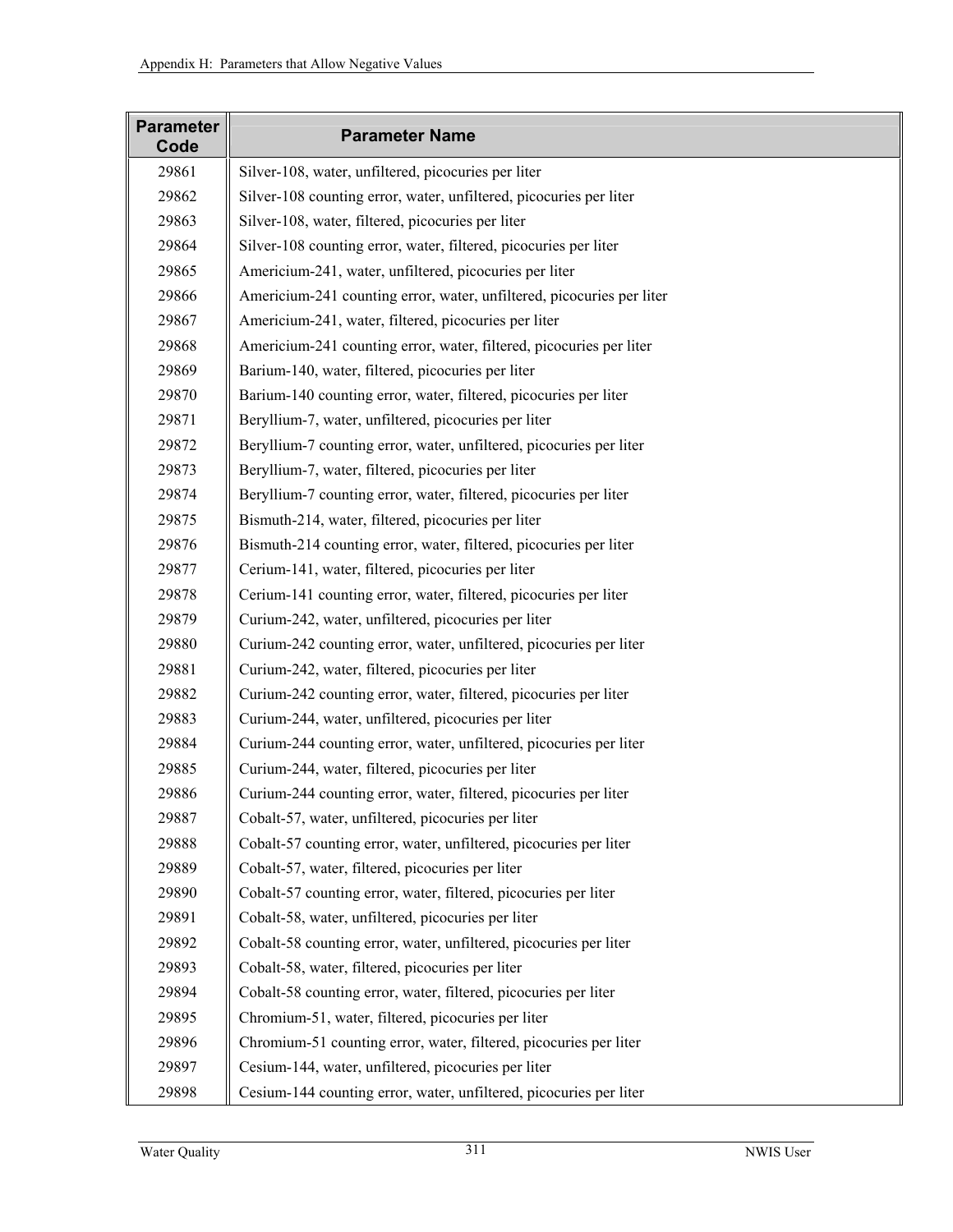| <b>Parameter</b><br>Code | <b>Parameter Name</b>                                                 |
|--------------------------|-----------------------------------------------------------------------|
| 29899                    | Cesium-144, water, filtered, picocuries per liter                     |
| 29900                    | Cesium-144 counting error, water, filtered, picocuries per liter      |
| 29901                    | Europium-155, water, unfiltered, picocuries per liter                 |
| 29902                    | Europium-155 counting error, water, unfiltered, picocuries per liter  |
| 29903                    | Europium-155, water, filtered, picocuries per liter                   |
| 29904                    | Europium-155 counting error, water, filtered, picocuries per liter    |
| 29905                    | Hafnium-175, water, unfiltered, picocuries per liter                  |
| 29906                    | Hafnium-175 counting error, water, unfiltered, picocuries per liter   |
| 29907                    | Hafnium-175, water, filtered, picocuries per liter                    |
| 29908                    | Hafnium-175 counting error, water, filtered, picocuries per liter     |
| 29909                    | Hafnium-181, water, unfiltered, picocuries per liter                  |
| 29910                    | Hafnium-181 counting error, water, unfiltered, picocuries per liter   |
| 29911                    | Hafnium-181, water, filtered, picocuries per liter                    |
| 29912                    | Hafnium-181 counting error, water, filtered, picocuries per liter     |
| 29913                    | Iodine-129, water, filtered, picocuries per liter                     |
| 29914                    | Iodine-129 counting error, water, filtered, picocuries per liter      |
| 29915                    | Iodine-131, water, filtered, picocuries per liter                     |
| 29916                    | Iodine-131 counting error, water, filtered, picocuries per liter      |
| 29917                    | Iodine-133, water, unfiltered, picocuries per liter                   |
| 29918                    | Iodine-133 counting error, water, unfiltered, picocuries per liter    |
| 29919                    | Iodine-133, water, filtered, picocuries per liter                     |
| 29920                    | Iodine-133 counting error, water, filtered, picocuries per liter      |
| 29921                    | Lanthanum-140, water, filtered, picocuries per liter                  |
| 29922                    | Lanthanum-140 counting error, water, filtered, picocuries per liter   |
| 29923                    | Molybdenum-95, water, unfiltered, picocuries per liter                |
| 29924                    | Molybdenum-95 counting error, water, unfiltered, picocuries per liter |
| 29925                    | Molybdenum-95, water, filtered, picocuries per liter                  |
| 29926                    | Molybdenum-95 counting error, water, filtered, picocuries per liter   |
| 29927                    | Molybdenum-99, water, unfiltered, picocuries per liter                |
| 29928                    | Molybdenum-99 counting error, water, unfiltered, picocuries per liter |
| 29929                    | Molybdenum-99, water, filtered, picocuries per liter                  |
| 29930                    | Molybdenum-99 counting error, water, filtered, picocuries per liter   |
| 29931                    | Sodium-24, water, unfiltered, picocuries per liter                    |
| 29932                    | Sodium-24 counting error, water, unfiltered, picocuries per liter     |
| 29933                    | Sodium-24, water, filtered, picocuries per liter                      |
| 29934                    | Sodium-24 counting error, water, filtered, picocuries per liter       |
| 29935                    | Niobium-95, water, filtered, picocuries per liter                     |
| 29936                    | Niobium-95 counting error, water, filtered, picocuries per liter      |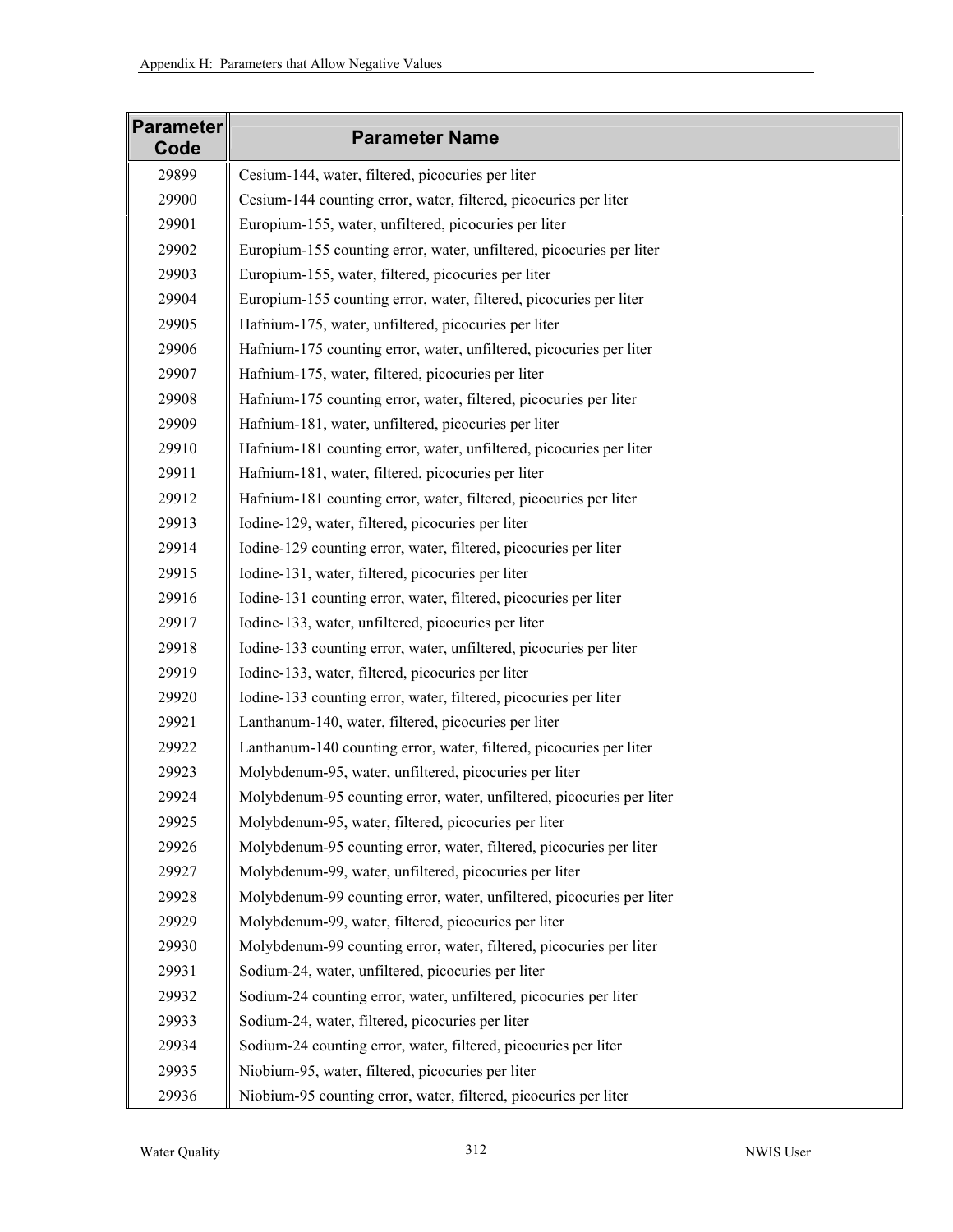| <b>Parameter</b><br>Code | <b>Parameter Name</b>                                                              |
|--------------------------|------------------------------------------------------------------------------------|
| 29937                    | Neodymium-147, water, unfiltered, picocuries per liter                             |
| 29938                    | Neodymium-147 counting error, water, unfiltered, picocuries per liter              |
| 29939                    | Neodymium-147, water, filtered, picocuries per liter                               |
| 29940                    | Neodymium-147 counting error, water, filtered, picocuries per liter                |
| 29941                    | Neptunium-239, water, unfiltered, picocuries per liter                             |
| 29942                    | Neptunium-239 counting error, water, unfiltered, picocuries per liter              |
| 29943                    | Neptunium-239, water, filtered, picocuries per liter                               |
| 29944                    | Neptunium-239 counting error, water, filtered, picocuries per liter                |
| 29945                    | Lead-212, water, filtered, picocuries per liter                                    |
| 29946                    | Lead-212 counting error, water, filtered, picocuries per liter                     |
| 29947                    | Lead-214, water, filtered, picocuries per liter                                    |
| 29948                    | Lead-214 counting error, water, filtered, picocuries per liter                     |
| 29953                    | Ruthenium-103, water, filtered, picocuries per liter                               |
| 29954                    | Ruthenium-103 counting error, water, filtered, picocuries per liter                |
| 29955                    | Antimony-124, water, unfiltered, picocuries per liter                              |
| 29956                    | Antimony-124 counting error, water, unfiltered, picocuries per liter               |
| 29957                    | Antimony-124, water, filtered, picocuries per liter                                |
| 29958                    | Antimony-124 counting error, water, filtered, picocuries per liter                 |
| 29959                    | Antimony-125, water, unfiltered, picocuries per liter                              |
| 29960                    | Antimony-125 counting error, water, unfiltered, picocuries per liter               |
| 29961                    | Antimony-125, water, filtered, picocuries per liter                                |
| 29962                    | Antimony-125 counting error, water, filtered, picocuries per liter                 |
| 29963                    | Strontium-91, water, unfiltered, picocuries per liter                              |
| 29964                    | Strontium-91 counting error, water, unfiltered, picocuries per liter               |
| 29965                    | Strontium-91, water, filtered, picocuries per liter                                |
| 29966                    | Strontium-91 counting error, water, filtered, picocuries per liter                 |
| 29967                    | Technetium-99 (metastable), water, unfiltered, picocuries per liter                |
| 29968                    | Technetium-99 (metastable) counting error, water, unfiltered, picocuries per liter |
| 29969                    | Technetium-99 (metastable), water, filtered, picocuries per liter                  |
| 29970                    | Technetium-99 (metastable) counting error, water, filtered, picocuries per liter   |
| 29971                    | Tellurium-128, water, unfiltered, picocuries per liter                             |
| 29972                    | Tellurium-128 counting error, water, unfiltered, picocuries per liter              |
| 29973                    | Tellurium-128, water, filtered, picocuries per liter                               |
| 29974                    | Tellurium-128 counting error, water, filtered, picocuries per liter                |
| 29975                    | Tellurium-132, water, unfiltered, picocuries per liter                             |
| 29976                    | Tellurium-132 counting error, water, unfiltered, picocuries per liter              |
| 29977                    | Tellurium-132, water, filtered, picocuries per liter                               |
| 29978                    | Tellurium-132 counting error, water, filtered, picocuries per liter                |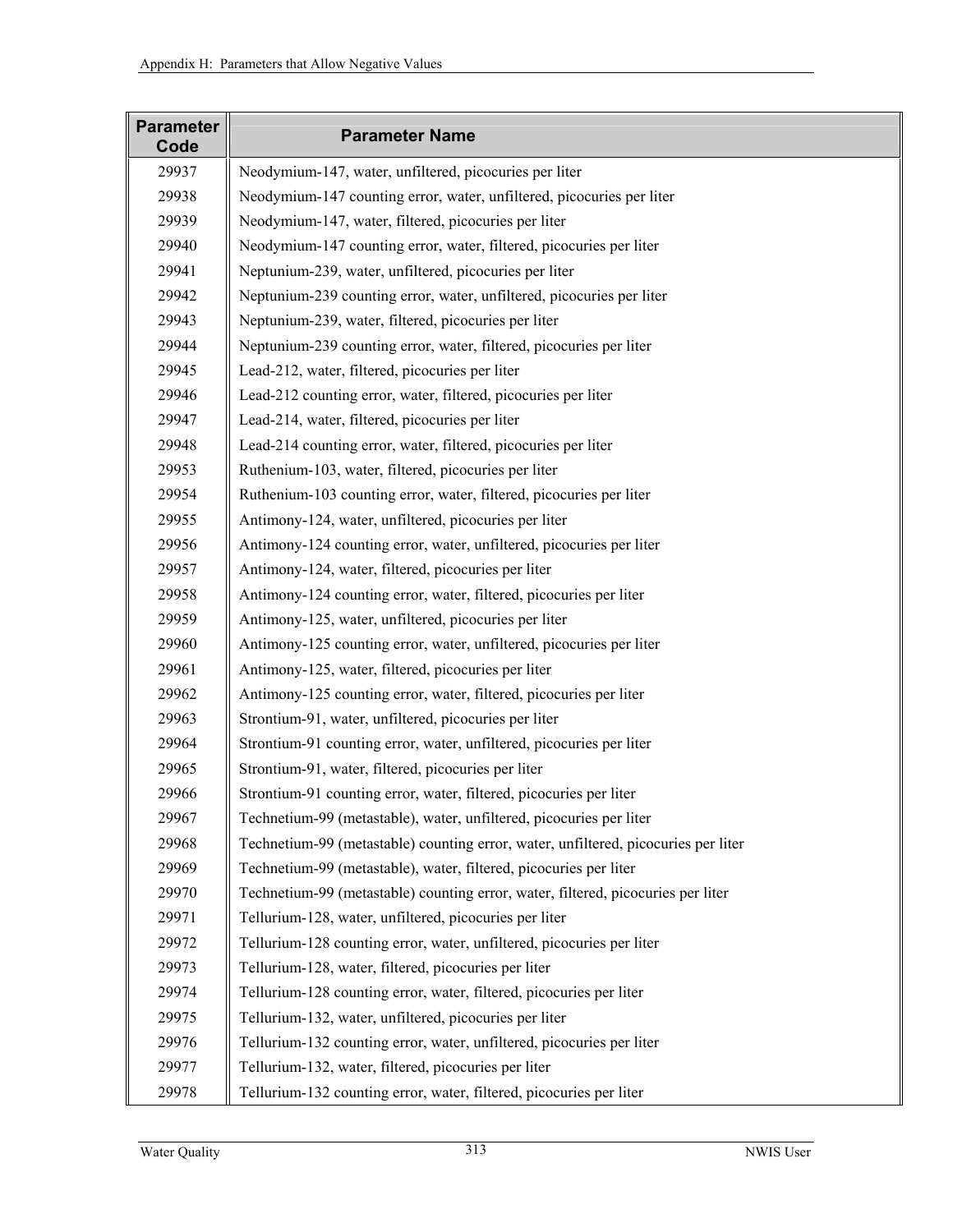| <b>Parameter</b><br>Code | <b>Parameter Name</b>                                                                                                                                     |
|--------------------------|-----------------------------------------------------------------------------------------------------------------------------------------------------------|
| 29979                    | Thallium-208, water, unfiltered, picocuries per liter                                                                                                     |
| 29980                    | Thallium-208 counting error, water, unfiltered, picocuries per liter                                                                                      |
| 29981                    | Thallium-208, water, filtered, picocuries per liter                                                                                                       |
| 29982                    | Thallium-208 counting error, water, filtered, picocuries per liter                                                                                        |
| 29983                    | Xenon-135, water, unfiltered, picocuries per liter                                                                                                        |
| 29984                    | Xenon-135 counting error, water, unfiltered, picocuries per liter                                                                                         |
| 29985                    | Xenon-135, water, filtered, picocuries per liter                                                                                                          |
| 29986                    | Xenon-135 counting error, water, filtered, picocuries per liter                                                                                           |
| 29987                    | Yttrium-91 (metastable), water, unfiltered, picocuries per liter                                                                                          |
| 29988                    | Yttrium-91 (metastable) counting error, water, unfiltered, picocuries per liter                                                                           |
| 29989                    | Yttrium-91 (metastable), water, filtered, picocuries per liter                                                                                            |
| 29990                    | Yttrium-91 (metastable) counting error, water, filtered, picocuries per liter                                                                             |
| 29991                    | Zirconium-95, water, filtered, picocuries per liter                                                                                                       |
| 29992                    | Zirconium-95 counting error, water, filtered, picocuries per liter                                                                                        |
| 30320                    | Uranium, bed sediment, dry weight, micrograms per gram                                                                                                    |
| 39036                    | Alkalinity, water, filtered, fixed endpoint (pH 4.5) titration, field, milligrams per liter as calcium<br>carbonate                                       |
| 39086                    | Alkalinity, water, filtered, incremental titration, field, milligrams per liter as calcium carbonate                                                      |
| 39087                    | Alkalinity, water, filtered, incremental titration, laboratory, milligrams per liter as calcium carbonate                                                 |
| 46005                    | Acid neutralizing capacity, water, unfiltered, bromthymol blue endpoint (pH 6.0-7.6) titration,<br>milliequivalents per liter                             |
| 46516                    | Solar radiation, net, calories per square centimeter per minute                                                                                           |
| 49414                    | 2,3,5,6-Tetramethylphenol, bed sediment smaller than 2 millimeters, wet sieved (native water), field,<br>recoverable, dry weight, micrograms per kilogram |
| 49470                    | Gross alpha radioactivity, water, unfiltered, Pu-239 curve, picocuries per liter                                                                          |
| 49472                    | Bismuth-212, water, unfiltered, picocuries per liter                                                                                                      |
| 49475                    | Plutonium-239 plus plutonium-240, water, unfiltered, picocuries per liter                                                                                 |
| 49476                    | Europium-152, water, unfiltered, picocuries per liter                                                                                                     |
| 49478                    | Plutonium-239 plus plutonium-240, water, filtered, picocuries per liter                                                                                   |
| 49480                    | Nickel-63, water, unfiltered, picocuries per liter                                                                                                        |
| 49482                    | Chlorine-36, water, unfiltered, picocuries per liter                                                                                                      |
| 49902                    | Sulfur-34/Sulfur-32 ratio in sulfide, water, filtered, per mil                                                                                            |
| 49926                    | Carbon-13/Carbon-12 ratio in carbon dioxide, per mil                                                                                                      |
| 49927                    | Carbon-13/Carbon-12 ratio, rock, per mil                                                                                                                  |
| 49928                    | Sulfur-34/Sulfur-32 ratio in sulfate, rock, per mil                                                                                                       |
| 49929                    | Sulfur-34/Sulfur-32 ratio in sulfide, rock, per mil                                                                                                       |
| 49930                    | Sulfur-34/Sulfur-32 ratio in disulfide, rock, per mil                                                                                                     |
| 49931                    | Sulfur-34/Sulfur-32 ratio in monosulfide, rock, per mil                                                                                                   |
| 49932                    | Sulfur-34/Sulfur-32 ratio in sulfate, water, filtered, per mil                                                                                            |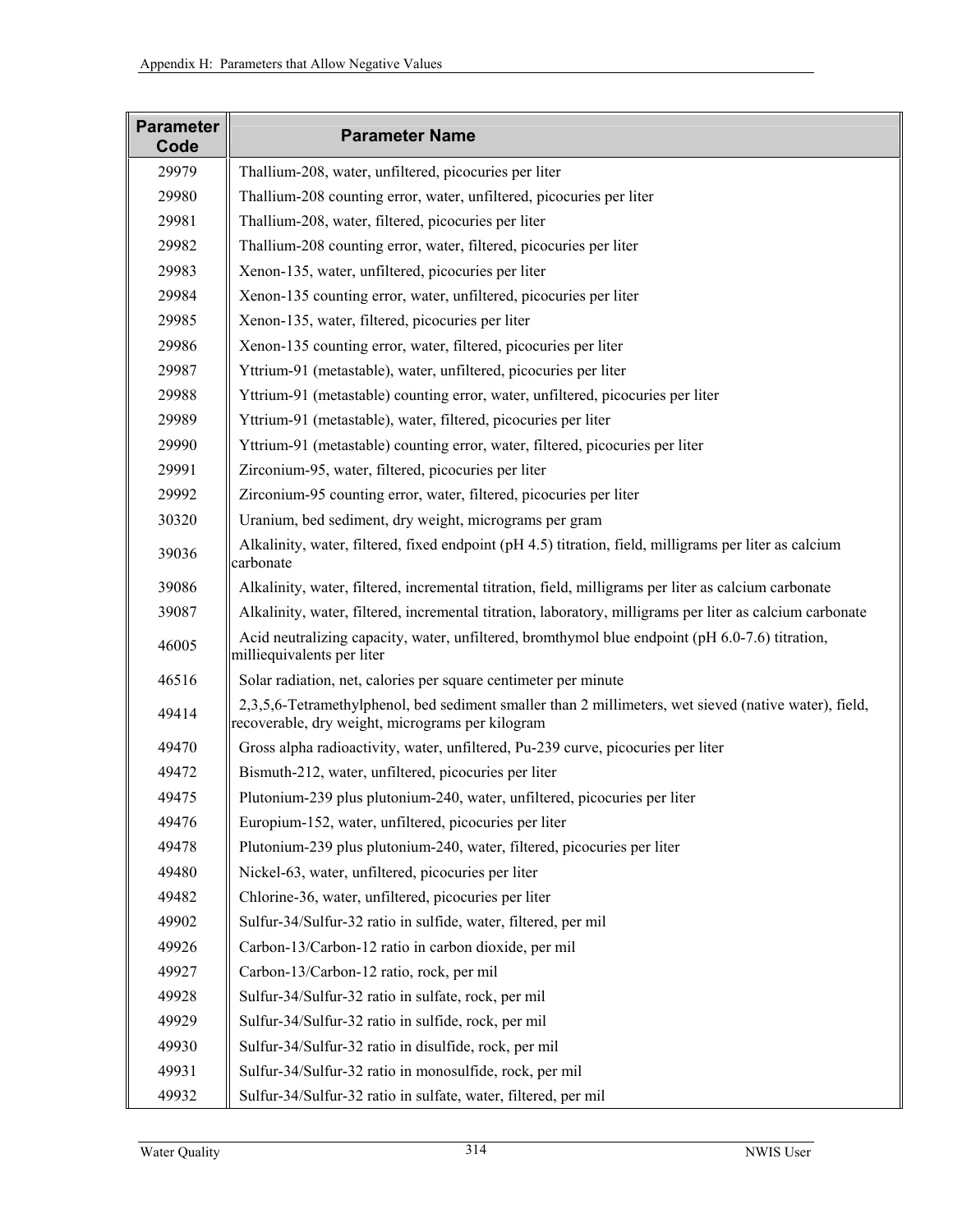| <b>Parameter</b><br>Code | <b>Parameter Name</b>                                                                                                                 |
|--------------------------|---------------------------------------------------------------------------------------------------------------------------------------|
| 49939                    | Plutonium-238 2-sigma combined uncertainty, water, filtered, picocuries per liter                                                     |
| 49940                    | Plutonium-239 plus plutonium-240, water, filtered, picocuries per liter                                                               |
| 49941                    | Plutonium-239 plus plutonium-240 2-sigma combined uncertainty, water, filtered, picocuries per liter                                  |
| 49942                    | Americium-241 2-sigma combined uncertainty, water, filtered, picocuries per liter                                                     |
| 49947                    | Gross alpha radioactivity 2-sigma combined uncertainty, suspended sediment, natural uranium curve, dry<br>weight, micrograms per gram |
| 49971                    | Gamma radioactivity scan 2-sigma combined uncertainty, suspended sediment, dry weight, picocuries<br>per gram                         |
| 49972                    | Radium-226, bed sediment, dry weight, picocuries per gram                                                                             |
| 49973                    | Radium-226 2-sigma combined uncertainty, bed sediment, dry weight, picocuries per gram                                                |
| 49974                    | Plutonium-238, suspended sediment, dry weight, picocuries per gram                                                                    |
| 49975                    | Plutonium-238 2-sigma combined uncertainty, suspended sediment, dry weight, picocuries per gram                                       |
| 49976                    | Plutonium-239 plus plutonium-240, suspended sediment, dry weight, picocuries per gram                                                 |
| 49977                    | Plutonium-239 plus plutonium-240 2-sigma combined uncertainty, suspended sediment, dry weight,<br>picocuries per gram                 |
| 49978                    | Cesium-137, bed sediment, dry weight, picocuries per gram                                                                             |
| 49979                    | Cesium-137 2-sigma combined uncertainty, bed sediment, dry weight, picocuries per gram                                                |
| 49980                    | Americium-241, suspended sediment, dry weight, picocuries per gram                                                                    |
| 49981                    | Americium-241 2-sigma combined uncertainty, suspended sediment, dry weight, picocuries per gram                                       |
| 49991                    | Methyl acrylate, water, unfiltered, recoverable, micrograms per liter                                                                 |
| 50002                    | Bromoethene, water, unfiltered, recoverable, micrograms per liter                                                                     |
| 50004                    | Tert-Butyl ethyl ether, water, unfiltered, recoverable, micrograms per liter                                                          |
| 50005                    | Methyl tert-pentyl ether, water, unfiltered, recoverable, micrograms per liter                                                        |
| 50047                    | Flow, maximum during 24 hour period, million gallons per day                                                                          |
| 50048                    | Flow, minimum during 24 hour period, million gallons per day                                                                          |
| 50050                    | Flow, in conduit or through a treatment plant, million gallons per day                                                                |
| 50051                    | Flow rate, instantaneous, million gallons per day                                                                                     |
| 50052                    | Flow total during composite period, thousands of gallons                                                                              |
| 50420                    | Plutonium-239 plus plutonium-240, bed sediment, dry weight, picocuries per gram                                                       |
| 50423                    | Plutonium-238, bed sediment, dry weight, picocuries per gram                                                                          |
| 50833                    | Radium-224, water, filtered, picocuries per liter                                                                                     |
| 50835                    | Radium-224, water, unfiltered, picocuries per liter                                                                                   |
| 61036                    | Delta helium-3, water, unfiltered, ingrowth method, percent                                                                           |
| 61053                    | Uranium, bed sediment smaller than 2 millimeters, total digestion, dry weight, micrograms per gram                                    |
| 61738                    | Thorium-228, water, filtered, picocuries per liter                                                                                    |
| 72000                    | Elevation of land surface datum above NGVD 1929, feet                                                                                 |
| 72012                    | Temperature, specific gravity measurement, degrees Celsius                                                                            |
| 72014                    | Temperature, resistivity measurement, degrees Celsius                                                                                 |
| 72019                    | Depth to water level, feet below land surface                                                                                         |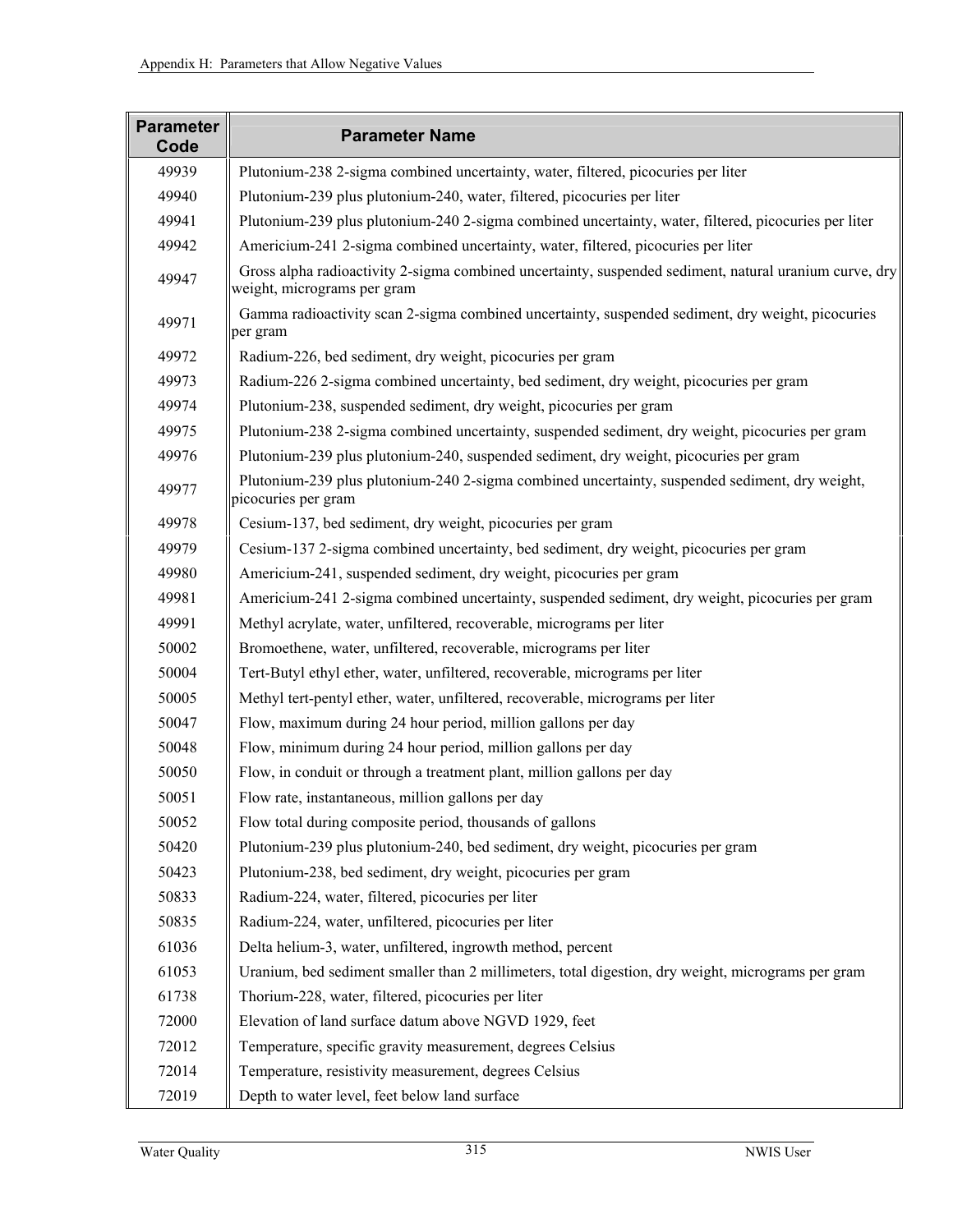| <b>Parameter</b><br>Code | <b>Parameter Name</b>                                                                                       |
|--------------------------|-------------------------------------------------------------------------------------------------------------|
| 72020                    | Elevation above NGVD 1929, feet                                                                             |
| 72040                    | Drawdown observed, feet                                                                                     |
| 72103                    | Sample location, relative to right bank, looking downstream, feet                                           |
| 72104                    | Sample location, distance downstream, feet                                                                  |
| 72105                    | Sample location, distance upstream, feet                                                                    |
| 72106                    | Elevation of sample, feet                                                                                   |
| 74082                    | Streamflow, daily, acre-feet                                                                                |
| 75031                    | Zirconium, niobium-95, counting error, water, unfiltered, picocuries per liter                              |
| 75032                    | Zirconium, niobium-95, water, unfiltered, picocuries per liter                                              |
| 75037                    | Potassium-40 counting error, water, unfiltered, picocuries per liter                                        |
| 75038                    | Potassium-40, water, unfiltered, picocuries per liter                                                       |
| 75940                    | Uranium-238, suspended sediment, dry weight, picocuries per gram                                            |
| 75941                    | Uranium-234 2-sigma combined uncertainty, suspended sediment, dry weight, picocuries per gram               |
| 75942                    | Uranium-234, suspended sediment, dry weight, picocuries per gram                                            |
| 75947                    | Uranium-235 2-sigma combined uncertainty, suspended sediment, dry weight, picocuries per gram               |
| 75975                    | Uranium-235, suspended sediment, dry weight, picocuries per gram                                            |
| 75976                    | Thorium-232, water, filtered, picocuries per liter                                                          |
| 75985                    | Tritium 2-sigma combined uncertainty, water, unfiltered, picocuries per liter                               |
| 75987                    | Alpha radioactivity 2-sigma combined uncertainty, water, filtered, Th-230 curve, picocuries per liter       |
| 75988                    | Beta radioactivity 2-sigma combined uncertainty, water, filtered, Sr-90/Y-90 curve, picocuries per liter    |
| 75989                    | Beta radioactivity 2-sigma combined uncertainty, water, filtered, Cs-137 curve, picocuries per liter        |
| 75991                    | Uranium-238 2-sigma combined uncertainty, water, filtered, picocuries per liter                             |
| 75992                    | Uranium-234 2-sigma combined uncertainty, water, filtered, picocuries per liter                             |
| 75994                    | Uranium-235 2-sigma combined uncertainty, water, filtered, picocuries per liter                             |
| 75995                    | Lead-210 2-sigma combined uncertainty, water, filtered, picocuries per liter                                |
| 75997                    | Thorium-230 2-sigma combined uncertainty, water, filtered, picocuries per liter                             |
| 75998                    | Polonium-210 2-sigma combined uncertainty, water, filtered, picocuries per liter                            |
| 75999                    | Thorium-232 2-sigma combined uncertainty, water, filtered, picocuries per liter                             |
| 76000                    | Radium-228 2-sigma combined uncertainty, water, filtered, picocuries per liter                              |
| 76001                    | Radium-226 2-sigma combined uncertainty, water, filtered, picocuries per liter                              |
| 76002                    | Radon-222 2-sigma combined uncertainty, water, unfiltered, picocuries per liter                             |
| 76003                    | Strontium-90 2-sigma combined uncertainty, water, filtered, picocuries per liter                            |
| 76004                    | Alpha radioactivity 2-sigma combined uncertainty, suspended sediment, Th-230 curve, picocuries per<br>liter |
| 76005                    | Beta radioactivity 2-sigma combined uncertainty, suspended sediment, Cs-137 curve, picocuries per liter     |
| 80015                    | Uranium, water, filtered, extraction fluorometric method, picocuries per liter                              |
| 80029                    | Gross alpha radioactivity, water, unfiltered, natural uranium curve, micrograms per liter                   |
| 80060                    | Gross beta radioactivity, suspended sediment, Sr-90/Y-90 curve, picocuries per liter                        |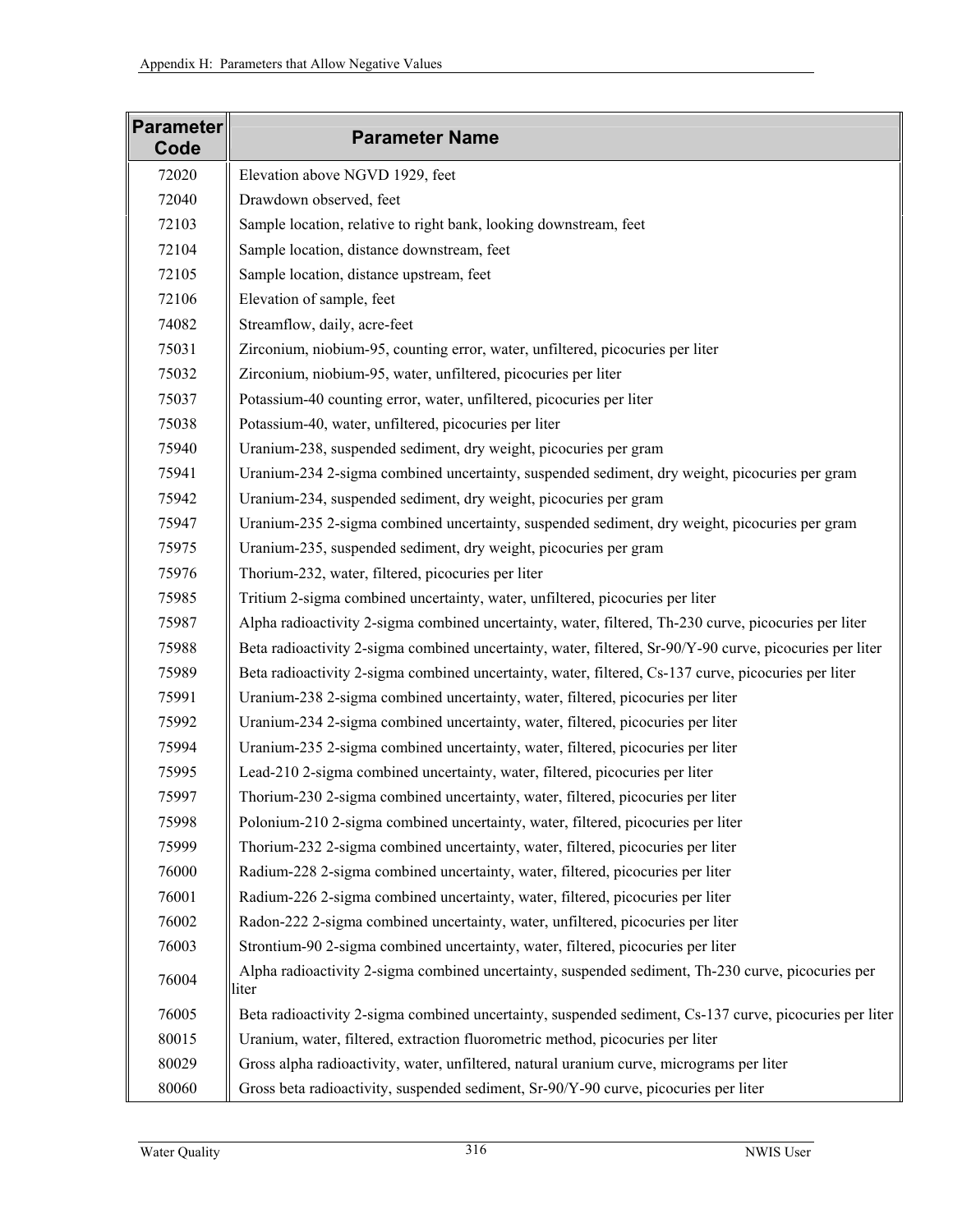| <b>Parameter</b><br>Code | <b>Parameter Name</b>                                                                                      |
|--------------------------|------------------------------------------------------------------------------------------------------------|
| 81027                    | Temperature, soil, degrees Celsius                                                                         |
| 81029                    | Temperature, snow, degrees Celsius                                                                         |
| 81366                    | Radium-228, water, filtered, picocuries per liter                                                          |
| 81380                    | Discharge velocity, meters per second                                                                      |
| 81903                    | Depth to bottom at sample location, feet                                                                   |
| 81904                    | Velocity at point in stream, feet per second                                                               |
| 81907                    | Well recovery, feet                                                                                        |
| 81908                    | Recovery fraction ratio                                                                                    |
| 81917                    | Temperature at bottom of hole, degrees Fahrenheit                                                          |
| 82068                    | Potassium-40, water, filtered, picocuries per liter                                                        |
| 82069                    | Potassium-40 counting error, water, filtered, picocuries per liter                                         |
| 82070                    | Potassium-40, suspended sediment, picocuries per liter                                                     |
| 82071                    | Potassium-40 counting error, suspended sediment, picocuries per liter                                      |
| 82072                    | Dial reading, number                                                                                       |
| 82081                    | Carbon-13/Carbon-12 ratio, water, unfiltered, per mil                                                      |
| 82082                    | Deuterium/Protium ratio, water, unfiltered, per mil                                                        |
| 82083                    | Lithium-7/Lithium-6 ratio, water, unfiltered, per mil                                                      |
| 82084                    | Nitrogen-15/Nitrogen-14 ratio, water, unfiltered, per mil                                                  |
| 82085                    | Oxygen-18/Oxygen-16 ratio, water, unfiltered, per mil                                                      |
| 82086                    | Sulfur-34/Sulfur-32 ratio, water, unfiltered, per mil                                                      |
| 82087                    | Uranium-238/Uranium-234 ratio, water, unfiltered, per mil                                                  |
| 82302                    | Radon-222 counting error, water, unfiltered, picocuries per liter                                          |
| 82303                    | Radon-222, water, unfiltered, picocuries per liter                                                         |
| 82304                    | Radon-222 counting error, water, dissolved, picocuries per liter                                           |
| 82305                    | Radon-222, water, dissolved, picocuries per liter                                                          |
| 82306                    | Cobalt-60 counting error, water, filtered, picocuries per liter                                            |
| 82307                    | Cobalt-60, water, filtered, picocuries per liter                                                           |
| 82336                    | Sulfur-34/Sulfur-32 ratio, bed sediment, per mil                                                           |
| 82337                    | Oxygen-18/Oxygen-16 ratio, bed sediment, per mil                                                           |
| 82338                    | Nitrogen-15/Nitrogen-14 ratio, bed sediment, per mil                                                       |
| 82339                    | Carbon-13/Carbon-12 ratio, bed sediment, per mil                                                           |
| 82341                    | Nitrogen-15/Nitrogen-14 ratio in organic fraction, soil or rock, per mil                                   |
| 82362                    | Radon-222, water, dissolved, picocuries per liter                                                          |
| 82688                    | Nitrogen-15/Nitrogen-14 ratio in nitrate fraction, soil, per mil                                           |
| 82689                    | Nitrogen-15/Nitrogen-14 ratio in ammonia fraction, soil, per mil                                           |
| 82690                    | Nitrogen-15/Nitrogen-14 ratio in nitrate fraction, water, filtered, per mil                                |
| 82691                    | Nitrogen-15/Nitrogen-14 ratio in ammonia fraction, water, filtered, per mil                                |
| 82904                    | Acid neutralizing capacity, wet atmospheric deposition, unfiltered, field, mil. per liter as calcium carb. |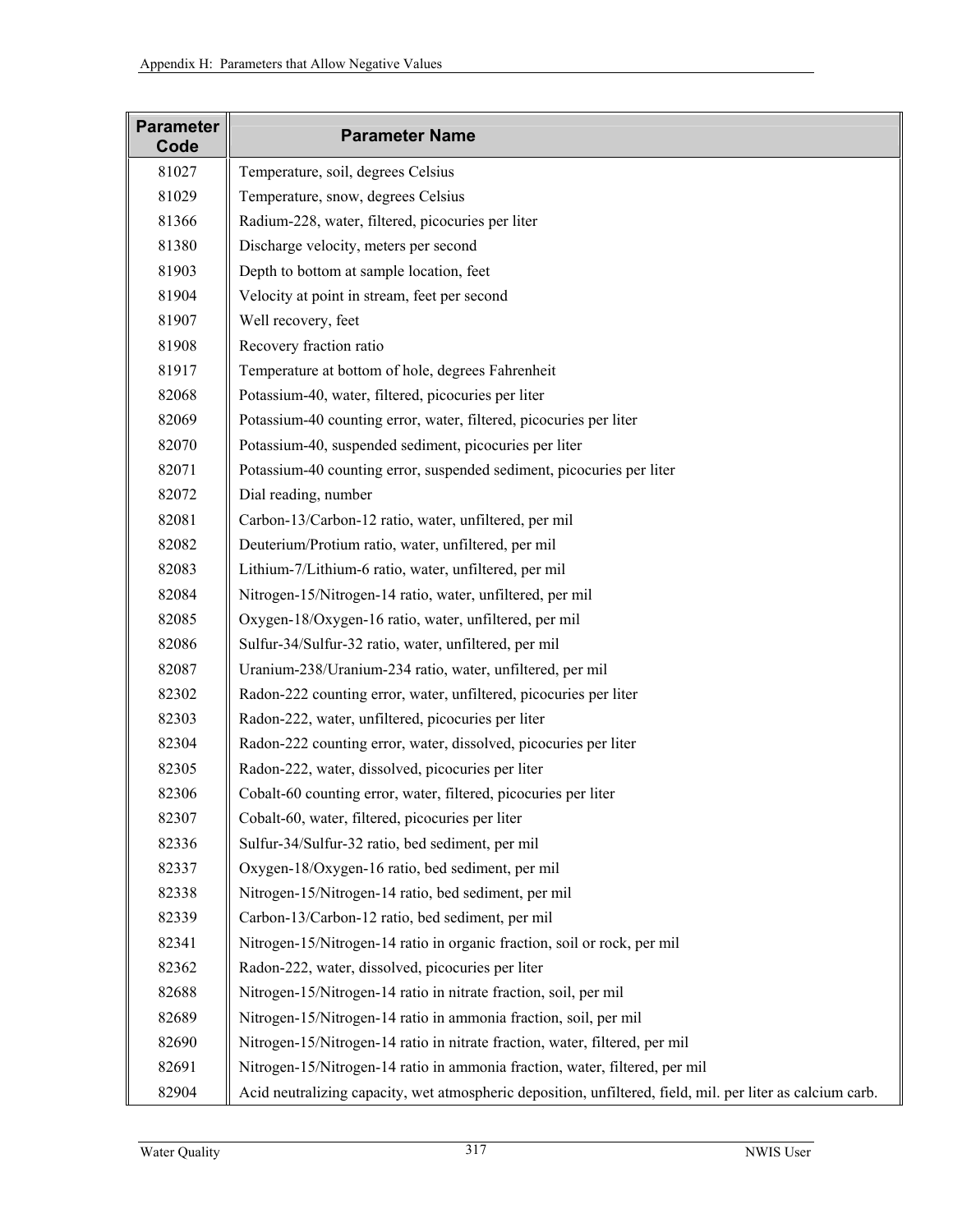| <b>Parameter</b><br>Code | <b>Parameter Name</b>                                                                                                                      |
|--------------------------|--------------------------------------------------------------------------------------------------------------------------------------------|
| 82905                    | Acid neutralizing capacity, wet atmospheric deposition, unfiltered, field, microequivalents per liter                                      |
| 82906                    | Acid neutralizing capacity, wet atmospheric deposition, unfiltered, laboratory, milligrams per liter as<br>calcium carbonate               |
| 82907                    | Acid neutralizing capacity, wet atmospheric deposition, unfiltered, laboratory, microequivalents per liter                                 |
| 83186                    | Acid neutralizing capacity, bulk atmospheric deposition, unfiltered, field, milligrams per liter as calcium<br>carbonate                   |
| 83187                    | Acid neutralizing capacity, bulk atmospheric deposition, unfiltered, field, microequivalents per liter                                     |
| 83188                    | Acid neutralizing capacity, bulk atmospheric deposition, unfiltered, laboratory, milligrams per liter as<br>calcium carbonate              |
| 83189                    | Acid neutralizing capacity, bulk atmospheric deposition, unfiltered, laboratory, microequivalents per liter                                |
| 85557                    | Temperature, low saturation, degrees Celsius                                                                                               |
| 85558                    | Temperature, high saturation, degrees Celsius                                                                                              |
| 90010                    | Temperature, area-weighted-average, degrees Celsius                                                                                        |
| 90410                    | Acid neutralizing capacity, water, unfiltered, fixed endpoint (pH 4.5) titration, laboratory, milligrams per<br>liter as calcium carbonate |
| 90430                    | Carbonate, water, unfiltered, incremental titration, laboratory, milligrams per liter as calcium carbonate                                 |
| 95100                    | Conversion factor, number                                                                                                                  |
| 95410                    | Acid neutralizing capacity, water, unfiltered, fixed endpoint (pH 4.5) titration, laboratory, milligrams per<br>liter as calcium carbonate |
| 95430                    | Carbonate, water, unfiltered, fixed endpoint (pH 8.3) titration, laboratory, milligrams per liter as calcium<br>carbonate                  |
| 99020                    | Elevation above NGVD 1929, meters                                                                                                          |
| 99060                    | Discharge, cubic meters per second                                                                                                         |
| 99061                    | Discharge, instantaneous, cubic meters per second                                                                                          |
| 99065                    | Gage height, above datum, meters                                                                                                           |
| 99225                    | Datum offset, elevation of station's Aquatrak leveling point in reference to established datum, meters                                     |
| 99226                    | Sensor offset, Aquatrak sensor, meters                                                                                                     |
| 99227                    | Primary water level, Aquatrak, distance from measuring point to water surface, meters                                                      |
| 99229                    | Temperature #1, Aquatrak, air temperature of the upper sounding well, degrees Celsius                                                      |
| 99230                    | Temperature #2, Aquatrak, air temperature of the bottom sounding well, degrees Celsius                                                     |
| 99326                    | Radium-228 sample-specific minimum detectable concentration, water, filtered, picocuries per liter                                         |
| 99430                    | Carbonate, water, unfiltered, incremental titration, field, milligrams per liter as calcium carbonate                                      |
| 99900                    | District special 99900                                                                                                                     |
| 99901                    | District special 99901                                                                                                                     |
| 99902                    | District special 99902                                                                                                                     |
| 99903                    | District special 99903                                                                                                                     |
| 99904                    | District special 99904                                                                                                                     |
| 99905                    | District special 99905                                                                                                                     |
| 99906                    | District special 99906                                                                                                                     |
| 99907                    | District special 99907                                                                                                                     |